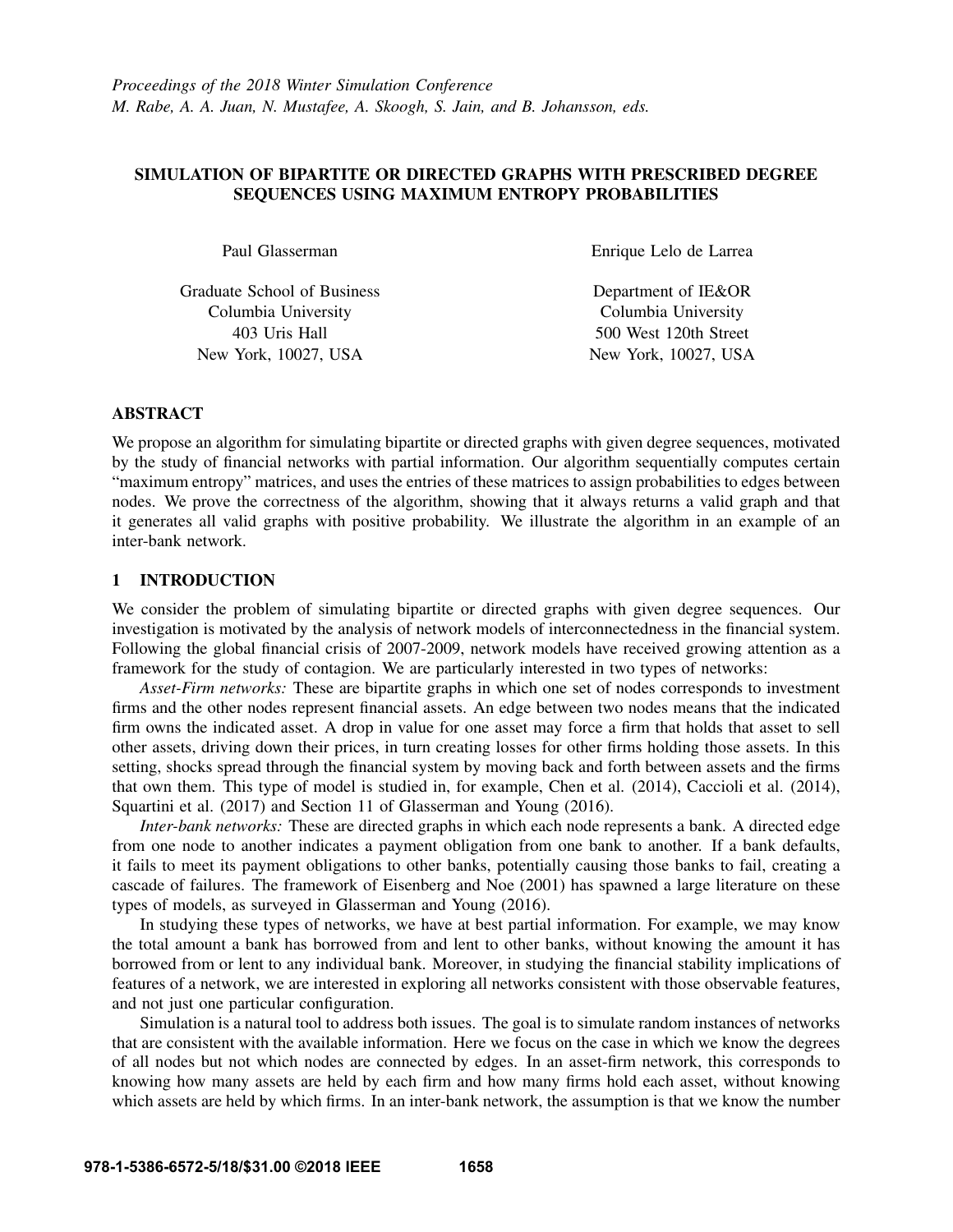of banks against which each bank has payment obligations or claims, without knowing which pairs of banks have transacted with each other. Given a set of features (node degrees) we would like to sample uniformly from the set of graphs that have those features. Given such an algorithm, one can then estimate a measure of performance or risk, conditional on the features, by averaging results over multiple random instances.

The problem of incomplete information in inter-bank networks has commonly been addressed by filling in the missing information with a configuration that is, in some sense, the most likely one, given the available information. See Section 12.2 of Glasserman and Young (2016) for a discussion of these methods and Anand et al. (2018) for an empirical comparison. Simulation methods have received less attention but include the detailed network construction method of Hałaj and Kok (2013) and the Bayesian method of Gandy and Veraart (2017). Rather than simulate uniformly, Gandy and Veraart (2017) assume prior information is available on the probabilities of individual edges, and they draw samples consistent with this information using a Markov Chain Monte Carlo (MCMC) approach.

Outside the setting of financial networks, the problem of generating random graphs with given degree sequences has been studied in various other settings. A first natural approach for this problem is the *pairing model* (also known as the *configuration model*). Fix *n* vertices and degree sequences  $d_1, d_2, \ldots, d_n$  (with  $\sum_i^n d_i$  even). The pairing model creates  $d_i$  copies of each vertex and then selects pairs at random, until all of the vertices have been "matched". The result is a graph (that may contain loops and multiple edges) with the desired degree sequence. Wormald (1999) describes in detail the properties of this method. Because of the possibility of loops and multiple edges, this method is not guaranteed to produce valid samples in the sense we verify for our method.

A second method uses an MCMC algorithm. It starts with a graph with the desired degree sequence. At each iteration, it selects two edges, say  $\{a,b\}$ ,  $\{c,d\}$ , with  $a,b,c,d$  all different. It then replaces these edges with either  $\{a, c\}$ ,  $\{b, d\}$  or  $\{a, d\}$ ,  $\{b, c\}$ . The resulting graph maintains the correct degree sequence. This method is called the *switching method* in Wormald (1999) and *local rewiring algorithm (LRA)* in Squartini and Garlaschelli (2011). See also Blitzstein and Diaconis (2010). Some drawbacks of this method are that the samples produced are not independent and that it can can be computationally expensive since the chain must be "run" until stationarity is reached.

Blitzstein and Diaconis (2010) propose another algorithm for this problem using a graphicality condition. As opposed to the two previous methods, their algorithm does not sample graphs uniformly at random. They use importance sampling weights to fix this issue. However, for the numerical example they provide, the weights seem to be skewed to the right, compromising the quality of the importance sampling estimation.

Our approach builds on work of Barvinok (2010) on random 0–1 matrices with given row and column sums; these matrices can be interpreted as the adjacency matrices of bipartite or directed graphs with given degree sequences. Barvinok (2010) proved that there is a connection between the uniform distribution over these matrices and a certain "maximum entropy" matrix. The same type of matrix is used by Squartini and Garlaschelli (2011) in a numerical approximation without simulation. Since our objective is to simulate graphs uniformly, it is natural to exploit this connection. We use a sequence of such matrices to define probabilities for individual edges.

We prove the correctness of our method, by which we mean that it always returns a valid graph and it reaches every feasible graph with positive probability. The method does not sample feasible graphs uniformly, but we show that expectations with respect to uniform sampling can be estimated by weighting samples appropriately. The weights are produced as a simple byproduct of the sampling algorithm. We expect our use of the maximum entropy matrix to produce well-behaved weights, meaning that their distribution is not highly skewed; we illustrate their performance through an example. Computing maximum entropy matrices is the main computational demand of our algorithm. We briefly discuss potential speed-ups, which are the subject of ongoing work.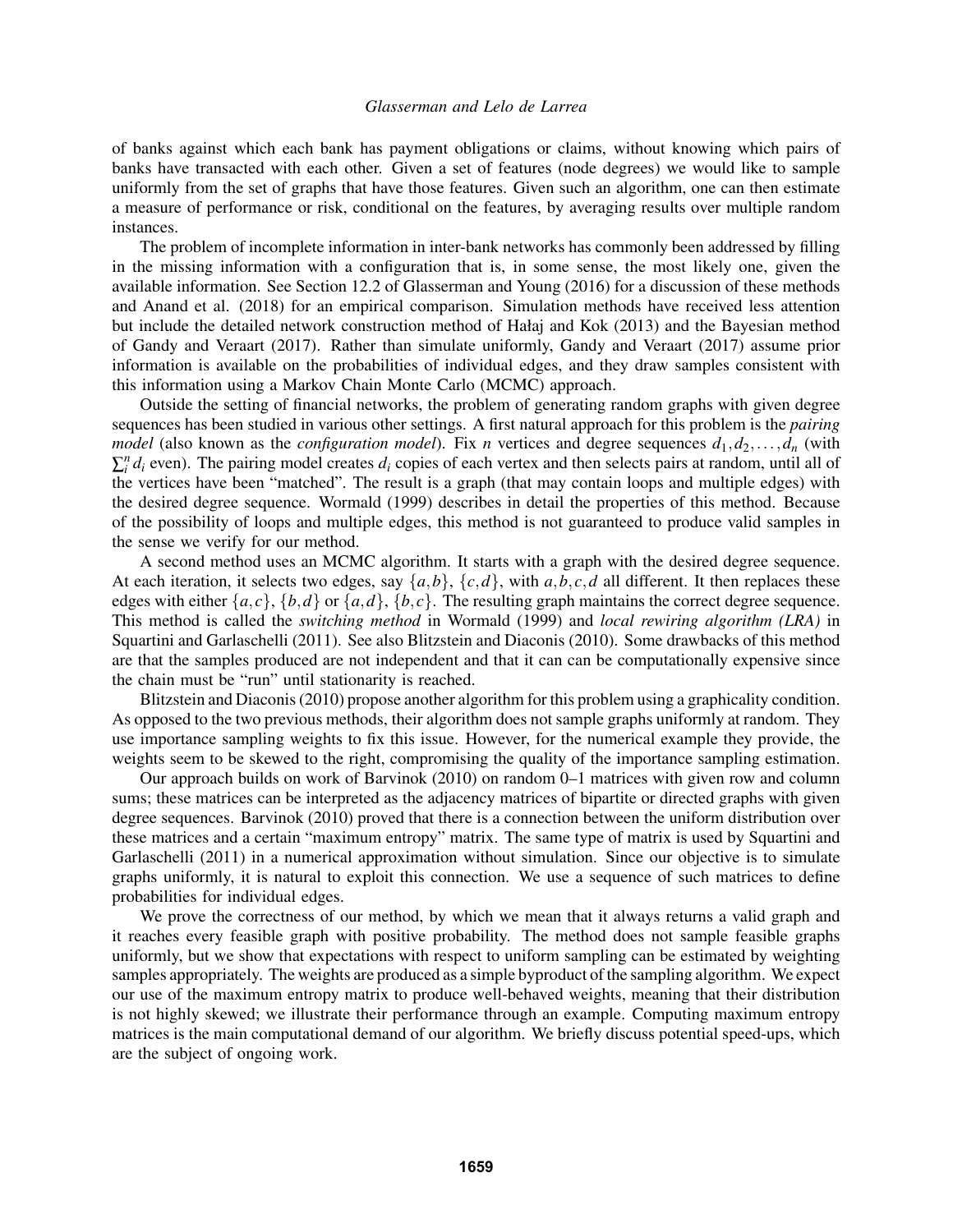### 2 RANDOM GRAPHS AND RANDOM ADJACENCY MATRICES

We represent bipartite or directed graphs using 0–1 matrices. These matrices can be interpreted as the adjacency matrices of the underlying graph. Following the notation of Barvinok (2010), let  $R = (r_1, r_2, \ldots, r_m)$ and  $C = (c_1, c_2, \ldots, c_n)$  be the sum of the rows and columns of the matrix respectively. For bipartite graphs, *R* and *C* represent the degree sequences of the first and second disjoint sets of vertices. On the other hand, for directed graphs, *R* and *C* represent the out-degrees and in-degrees of the vertices. Since every edge of the graph contributes one unit to both *R* and *C*, it is necessary to have  $\sum_{i=1}^{m} r_i = \sum_{j=1}^{n} c_j$ . Furthermore, we clearly must have  $0 < r_i \le n$  and  $0 < c_j \le m$ . For the case of directed graphs, we must impose  $m = n$ .

Suppose also that we wish to force the exclusion of some edges of the graph. For this purpose, let  $W = (w_{ij})$  with  $w_{ij} \in \{0,1\}$  be a *pattern* matrix. If a particular edge is to be excluded, we set the corresponding  $w_{ij}$  to 0 and, otherwise, to 1. Observe that in the directed graph case, the elements of the diagonal correspond to loops. If we wish to exclude graphs that contain loops, we can do so by making the diagonal elements  $w_{ii} = 0$ .

Given the degree sequences *R* and *C*, and the pattern matrix *W*, we now define the set of 0–1 matrices with such degrees and assigned zeros.

**Definition 1**  $\Sigma(R, C; W)$  is the set of all  $m \times n$  matrices  $M = (m_{ij})$  such that  $\sum_{j=1}^{n} m_{ij} = r_i$  for all *i*,  $\sum_{i=1}^{m} m_{ij} = c_j$  for all j,  $m_{ij} \in \{0, 1\}$ , and  $m_{ij} = 0$  if  $w_{ij} = 0$ . If  $w_{ij} = 1$  for all i and j we denote it  $\Sigma(R, C)$ .

We also need to relax the integrality constraint of  $\Sigma(R, C; W)$  and work with the following polytope.

**Definition 2**  $\mathscr{P}(R, C; W)$  is the set of all  $m \times n$  matrices  $X = (x_{ij})$  such that  $\sum_{j=1}^{n} x_{ij} = r_i$  for all  $i, \sum_{i=1}^{m} x_{ij} = c_j$ for all *j*,  $x_{ij} \in [0,1]$ , and  $x_{ij} = 0$  if  $w_{ij} = 0$ . If  $w_{ij} = 1$  for all *i* and *j* we denote it  $\mathcal{P}(R,C)$ .

We interpret the  $x_{ij}$  as the probability that the edge  $(i, j)$  is present in the graph. The row and column sum constraints on *X* imply that a graph sampled with these probabilities has the correct *expected* degree sequences. We need to ensure that the correct degree sequence holds with probability one.

We now introduce a *maximum entropy* problem which will be of great relevance for the algorithm.

#### 2.1 Maximum Entropy Problem and its Dual

For  $x \in [0,1]$  we define the *entropy function* as

$$
h(x) = x \log\left(\frac{1}{x}\right) + (1-x) \log\left(\frac{1}{1-x}\right).
$$

It is a strictly concave function with  $h(0) = h(1) = 0$ . The derivative is  $h'(x) = \log(1-x) - \log(x)$  and therefore  $h'(0^+) = \infty$  and  $h'(1^-) = -\infty$ . For *X* in  $\mathcal{P}(R, C)$  we define the *entropy function* as

$$
H(X) = \sum_{ij} h(x_{ij}).
$$

Since *H* is a strictly concave function it attains a unique maximum at some  $Z = Z(R, C; W)$ . That is, the *maximum entropy matrix Z* is the solution to

maximize 
$$
H(X)
$$
  
\nsubject to  $X \in \mathcal{P}(R, C; W)$ . (1)

Observe that the number of variables of the problem is  $m \times n$ , which may be large for certain applications. Therefore, in practice, it is more convenient to work with the dual problem which is

$$
\underset{x,y}{\text{minimize}} \quad F(x,y) = \left(\prod_{i=1}^{m} x_i^{-r_i}\right) \left(\prod_{j=1}^{n} y_j^{-c_j}\right) \left(\prod_{ij} (1 + w_{ij}x_i y_j)\right)
$$
\n
$$
\text{subject to} \quad x > 0, \ y > 0. \tag{2}
$$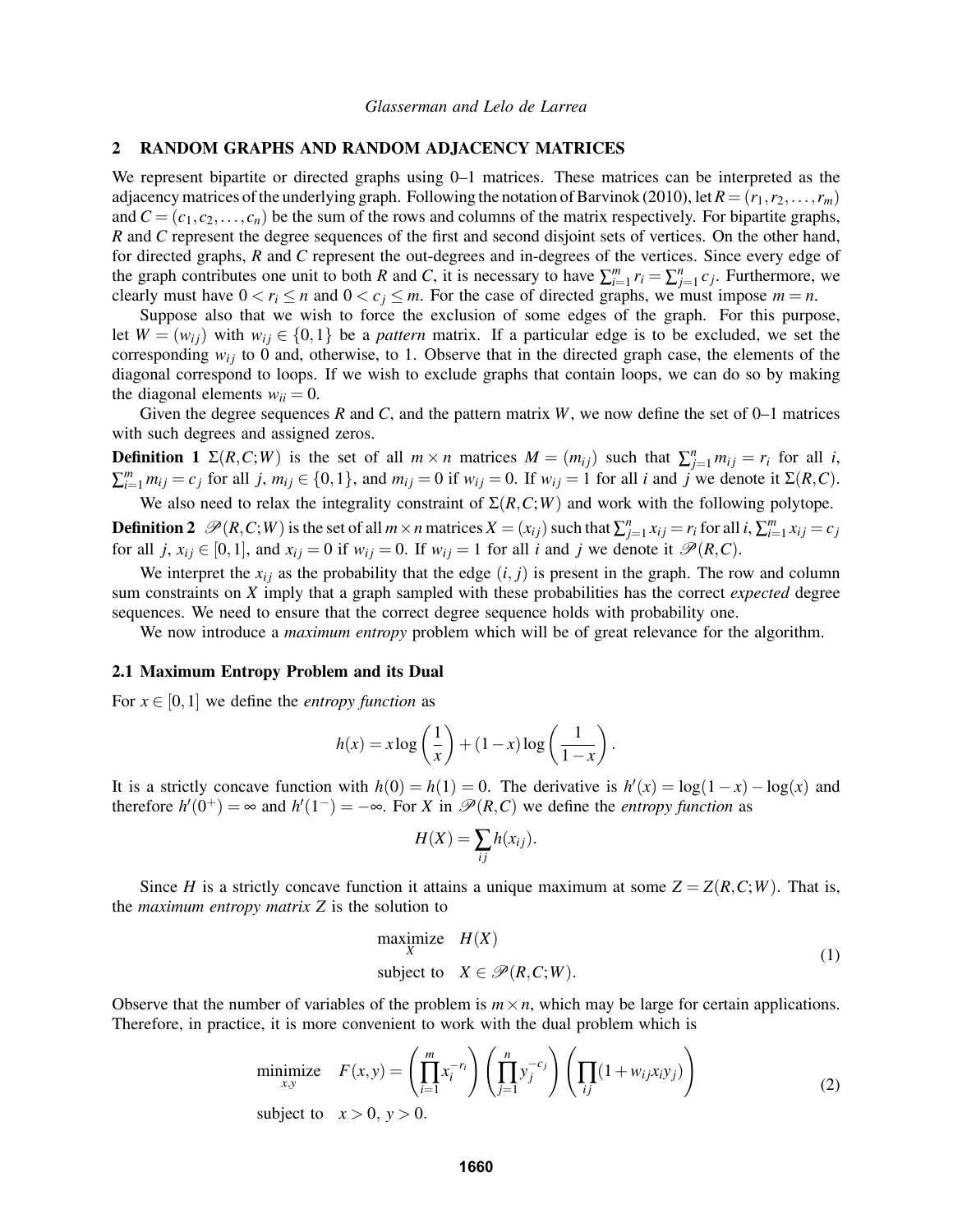As in Barvinok (2010), to solve the problem in Equation 2 we change the variables to  $s_i = \log(x_i)$  and  $t_i = \log(y_i)$  and solve instead the unconstrained convex problem

minimize 
$$
G(s,t) = -\sum_{i=1}^{m} r_i s_i - \sum_{j=1}^{n} c_j t_j + \sum_{ij} \log (1 + w_{ij} e^{s_i + t_j}).
$$
 (3)

This problem has only  $m+n$  variables. We then recover *Z* by setting

$$
z_{ij} = \frac{e^{s_i+t_j}}{1+e^{s_i+t_j}},
$$

whenever  $w_{ij} = 1$  and  $z_{ij} = 0$  otherwise.

#### 3 SIMULATION ALGORITHM FOR BIPARTITE OR DIRECTED GRAPHS

Given degree sequences *R* and *C*, the objective is to generate a random matrix  $M \in \Sigma(R, C)$ , assuming that this set is non-empty. Our algorithm is described in Algorithm 1.

#### Algorithm 1 Graph simulation using maximum entropy probabilities.

```
1: input: R and \overline{C}2: verify \Sigma(R, C) non-empty
 3: initialize M \leftarrow 0, W \leftarrow W_0, and p_M \leftarrow 14: set \hat{R} \leftarrow R and \hat{C} \leftarrow C5: compute Z(\hat{R}, \hat{C}; W)6: for all (i, j) do
 7: set m_{ij} \leftarrow 1 with probability z_{ij}8: if m_{ij} = 1 then
 9: set p_M \leftarrow p_M * z_{ij}10: set \hat{r}_i \leftarrow \hat{r}_i - 111: set \hat{c}_j \leftarrow \hat{c}_j - 112: else
13: set p_M \leftarrow p_M * (1 - z_{ij})14: end if
15: set w_{ij} \leftarrow 016: compute Z(\hat{R}, \hat{C}; W)17: end for
18: return M and pM
```
Observe that in line 2, the algorithm verifies that  $\Sigma(R, C)$  has at least one element. This can be done quickly using the criterion given by the Gale-Ryser theorem (see, for instance, Gale (1957)). It suffices to check that  $\sum_{i=1}^{m} r_i = \sum_{j=1}^{n} c_j$  and that  $\sum_{j=1}^{k} c_j \le \sum_{i=1}^{m} \min(r_i, k)$ , for all  $k = 1, 2, ..., n$ .

The algorithm starts with an empty graph  $M = 0$  and an initial pattern  $W = W_0$ . In the case of bipartite graphs and directed graphs when loops are permitted,  $W_0 = (w_{ij}^0)$  has all entries equal to 1. If we exclude loops, then we set diagonal  $w_{ii}^0 = 0$ . The algorithm then sequentially adds edges at random using the maximum entropy matrix *Z*. At each step, if edge  $(i, j)$  is added to *M*, we reduce the corresponding  $r_i$ and  $c_j$  by one. If the edge is not added, we leave the degree sequences intact. In either case, we update the pattern by setting  $w_{ij} = 0$ . This will reduce the polytope of feasible matrices to a subset where the presence of edge (*i*, *j*) is never allowed. Finally, we update *Z* with the new degree sequences and pattern. At the end, we return the matrix *M*. In the next section, we show that this matrix is always in Σ(*R*,*C*). The algorithm also computes the probability *p<sup>M</sup>* of generating this particular matrix *M*. Observe from lines 9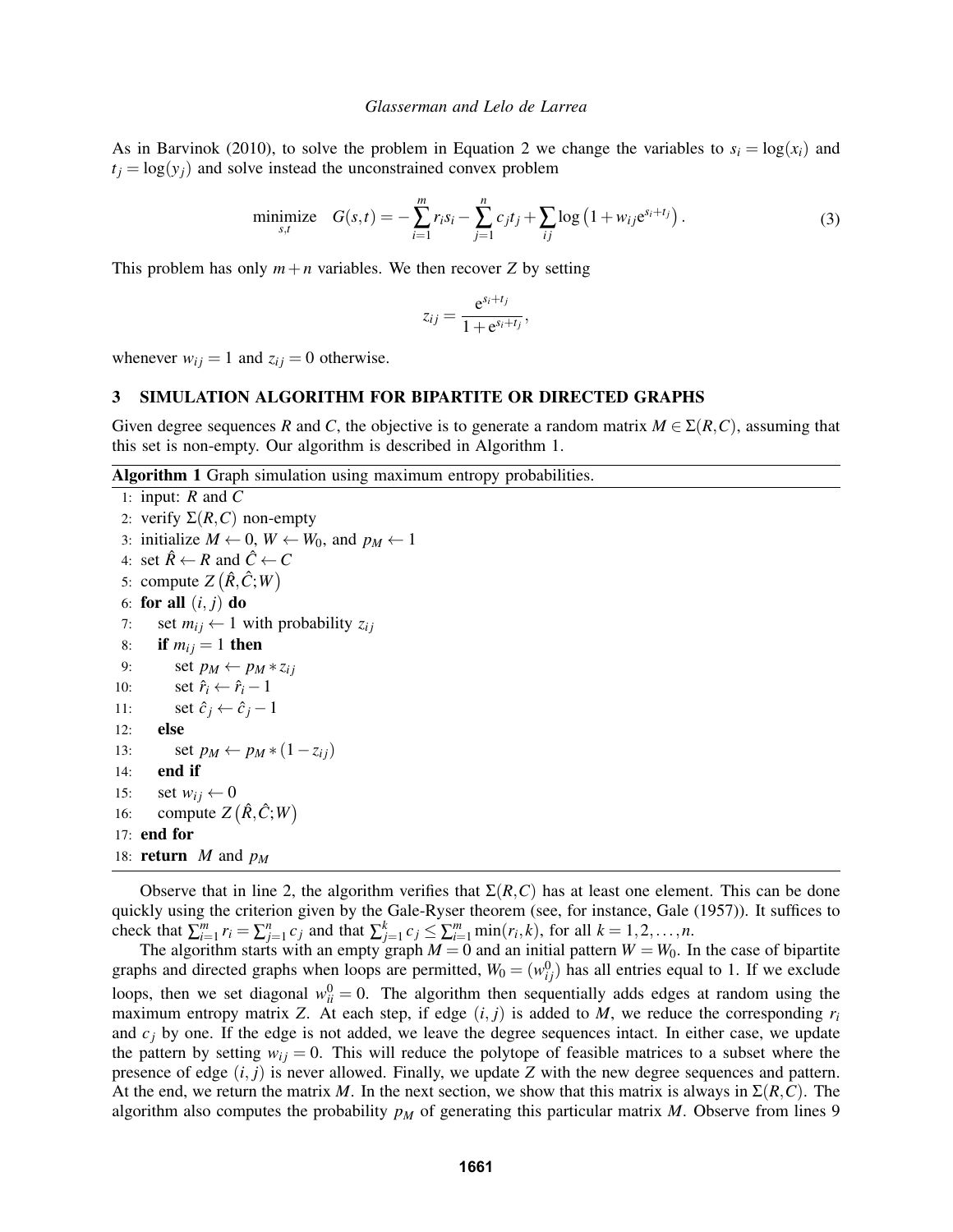and 13 that

$$
p_M = \prod_{ij} (m_{ij}z_{ij} + (1 - m_{ij})(1 - z_{ij})).
$$

In this expression, the  $z_{ij}$  do not belong to the same maximum entropy matrix. Each one is an element of its corresponding matrix *Z* computed in line 16.

### 3.1 Illustration of the Algorithm

To better explain our algorithm, we present a simple example. Consider the bipartite graphs with  $m = n = 3$ and  $R = C = (1, 1, 2)$ . It is easy to see that, in this case, there are five graphs consistent with the constraints, so  $|\Sigma(R, C)| = 5$ . Figure 1 presents one realization of Algorithm 1.



Figure 1: Realization of Algorithm 1 with  $m = n = 3$  and  $R = C = (1, 1, 2)$ .

In Step 1 of Figure 1, we start with the empty graph  $M = 0$  and a temporary graph probability of  $p_M = 1$ . We compute the maximum entropy matrix *Z* and focus on the first potential edge (connecting  $A_1$  and  $B_1$ ). To decide if the edge will be generated, we generate a Bernoulli random variable  $X_1$  with probability  $p = z_{11} = 0.22$ . In this particular realization,  $X_1 = 0$  and thus the edge is not generated.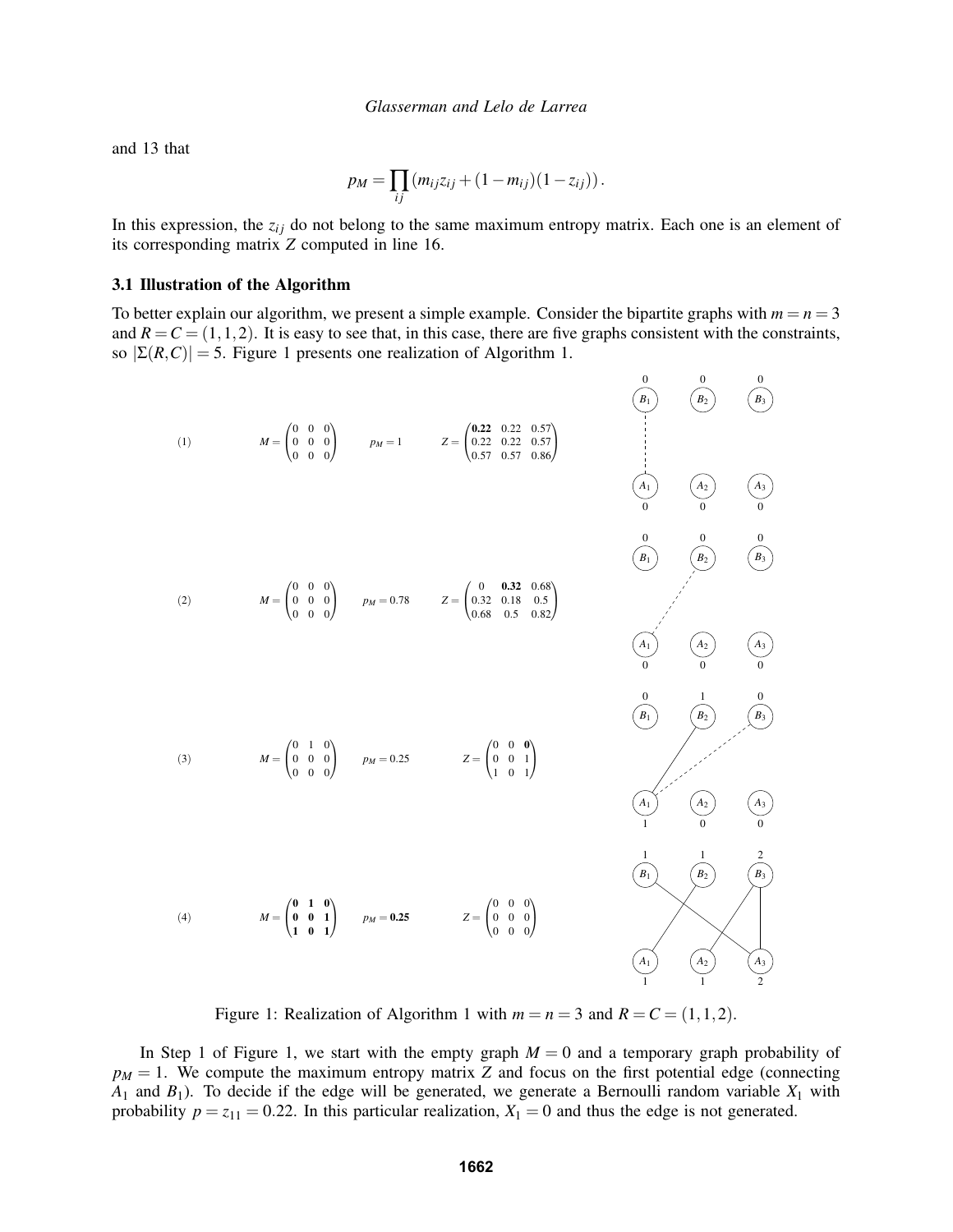In Step 2, we update  $p_M$  to be  $p_M \leftarrow p_M * (1 - z_{11})$  since the previous edge was not generated. We compute *Z* and consider the next edge (connecting  $A_1$  and  $B_2$ ). We simulate a Bernoulli  $X_2$  with probability  $p = z_{12} = 0.32$ . This time  $X_2 = 1$  and the edge is generated.

In Step 3, the graph *M* now contains the edge generated in the previous step and we update  $p<sub>M</sub>$  to be  $p_M \leftarrow p_M * z_{12}$ , since the previous edge was generated. After computing *Z*, observe that all its entries are either 0 or 1. This means that, given the previous edges that we have decided to either include or not, there is only one possible graph left that satisfies the degree sequences. The edges that need to be added to *M* are the ones where  $z_{ij} = 1$ .

Step 4 presents the output graph *M* and its corresponding probability of being generated by Algorithm 1. Notice that  $p_M = 0.25 \neq 0.2 = 1/|\Sigma(R, C)|$ . We conclude that, in general, the algorithm does not sample uniformly from  $\Sigma(R, C)$ . However, if uniform samples are required, it is possible to use importance sampling weights as discussed in Section 4.3.

Observe that in Step 1, instead of using only  $z_{11}$ , we could have used the entire  $Z$  to generate all of the edges at the same time. This alternative method would produce a random graph with the correct *expected* degree sequences. However, and contrasting with Algorithm 1, it is not true that this graph will satisfy the degree constraints with probability 1.

## 4 PROPERTIES OF THE ALGORITHM

We prove that Algorithm 1 is correct and that it reaches every feasible graph with positive probability.

### 4.1 Termination and Correctness

We first show that Algorithm 1 always terminates, that is, it never gets stuck in line 16, and that it is correct, meaning that the output *M* has the desired degree sequences. For this, we first show that the  $0-1$ matrices with prescribed degree sequences form the vertices of the relaxed polytope  $\mathcal{P}(R,C;W)$ .

**Lemma 1** Suppose  $\mathcal{P}(R, C; W)$  is non-empty. Then  $\Sigma(R, C; W)$  is the set of vertices of  $\mathcal{P}(R, C; W)$ .

The proof may be found in Appendix A. An immediate corollary to the previous lemma is that every matrix in  $\mathcal{P}(R, C; W)$  can be represented as a convex combination of matrices in  $\Sigma(R, C; W)$ .

Corollary 1 If  $X \in \mathcal{P}(R, C; W)$  then there exist  $q > 0$  integer,  $\lambda_1, \lambda_2, ..., \lambda_q$  with  $\lambda_k > 0$  for all *k* and  $\sum_k^q$  $\lambda_{k=1}^{q} \lambda_{k} = 1$  and there exist  $M^{1}, M^{2}, \ldots, M^{q}$  in  $\Sigma(R, C; W)$  such that  $X = \sum_{k=1}^{q} \lambda_{k}$ *k*=1 λ*kM<sup>k</sup>* .

The termination and correctness of Algorithm 1 is established in the next theorem.

**Theorem 1** If  $\Sigma(R, C)$  is non-empty then Algorithm 1 always terminates with an *M* in  $\Sigma(R, C)$ .

The proof may be found in Appendix B.

# 4.2 Reachability

We now show that Algorithm 1 can reach any matrix  $\tilde{M}$  in  $\Sigma(R, C)$ . First, we show a result that illustrates the fact that the maximum entropy matrix lies in the interior of the polytope if possible.

**Lemma 2** Suppose  $\mathcal{P}(R, C; W)$  is non-empty. Fix  $(i, j)$  such that  $w_{ij} = 1$  and let  $\delta \in \{0, 1\}$ . Then  $z_{ij} = \delta$ if and only if for all *X* in  $\mathcal{P}(R, C; W)$  we have  $x_{ij} = \delta$ .

The proof may be found in Appendix C. We can now show that any 0–1 matrix *M* with prescribed degree sequences is reachable by the algorithm.

**Theorem 2** If  $\tilde{M} \in \Sigma(R, C)$  then the probability that  $\tilde{M}$  is generated by Algorithm 1 is positive.

*Proof.* Given  $\tilde{M} \in \Sigma(R, C)$ , denote  $A_k$  as the event that the algorithm generates a matrix *M* that matches  $\tilde{M}$  on the first *k* edges visited,  $k = 0, 1, \ldots, m \times n$ . Since  $A_{m \times n}$  is the event that  $M = \tilde{M}$ , it suffices to show that  $P(A_{m \times n}) > 0$ . We show this by induction on *k*. Trivially,  $P(A_0) = 1$ . Suppose  $P(A_{k-1}) > 0$ . This implies that there exists a realization of the algorithm in which  $M_{i_lj_l} = \tilde{M}_{i_lj_l}$  for  $l = 1, 2, ..., k-1$ . Suppose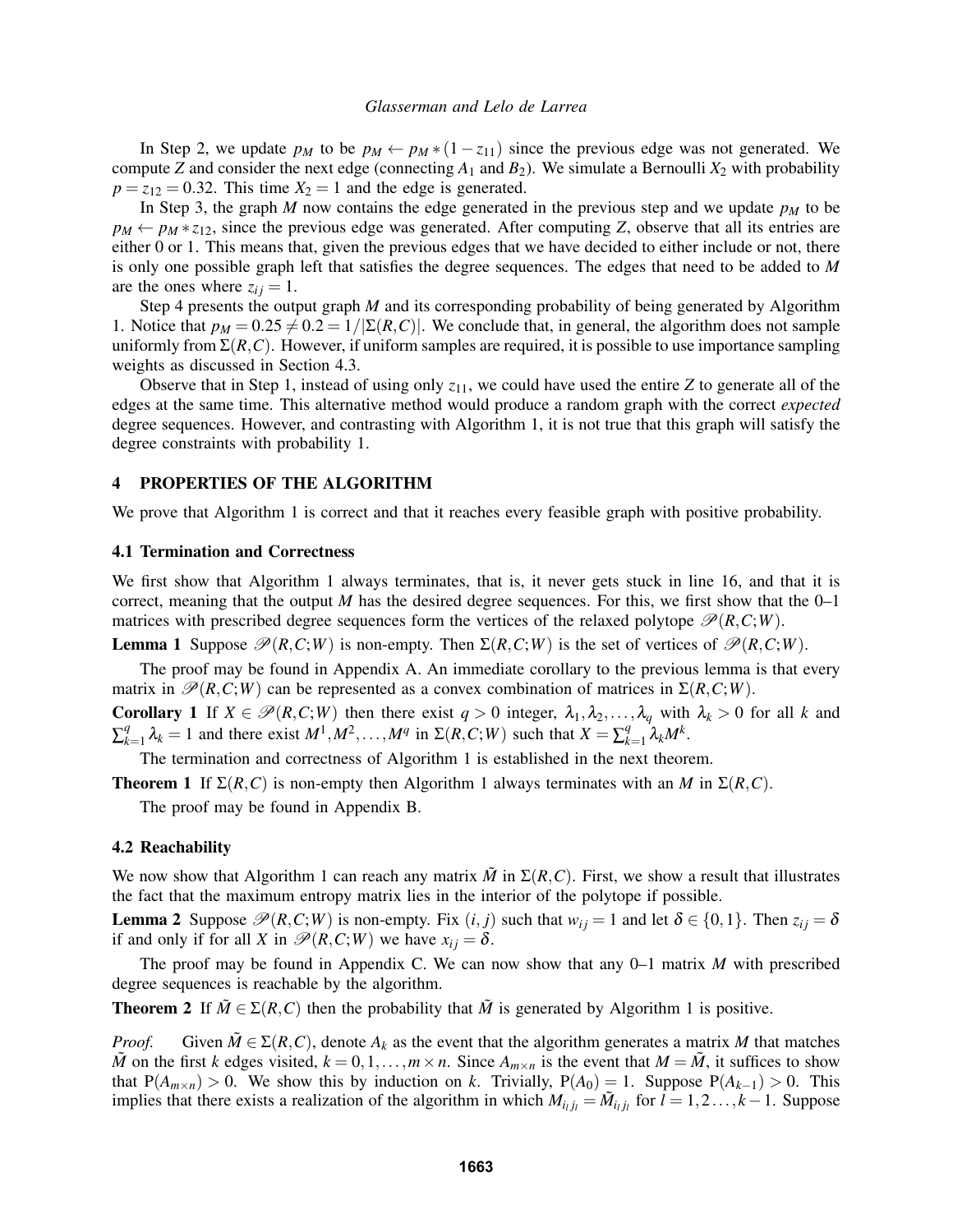that at iteration *k*, edge  $(i_k, j_k)$  is picked. If  $\tilde{M}_{i_k j_k} = 0$ , then, by Lemma 2,  $z_{i_k j_k} < 1$ . This implies that this realization will have  $M_{i_kj_k} = \tilde{M}_{i_kj_k}$  with probability  $1 - z_{i_kj_k} > 0$ . If  $\tilde{M}_{i_kj_k} = 1$ , then, again by Lemma 2,  $z_{i_kj_k} > 0$ . This implies that this realization will have  $M_{i_kj_k} = \tilde{M}_{i_kj_k}$  with probability  $z_{i_kj_k} > 0$ . In either case, we have found a realization of the algorithm in which  $\hat{M}_{i_lj_l} = \hat{M}_{i_lj_l}$  for  $l = 1, 2, ..., k$ , that is,  $P(A_k) > 0$ . By induction, we have  $P(A_{m \times n}) > 0$  and the result follows.  $\Box$ 

#### 4.3 Non-Uniformity and Importance Weights

Consider the problem of sampling random graphs uniformly from Σ(*R*,*C*). In this case, Algorithm 1 cannot be used directly since the sampling it produces is non-uniform. For example, in Section 3.1 we saw that the graph generated had  $p_M \neq 1/|\Sigma(R, C)|$ , which is the probability of every graph under the uniform distribution. However, we can use importance sampling to correct the non-uniformity. The importance weight for a given matrix *M* is

$$
w_M = \frac{1}{|\Sigma(R,C)|p_M} \propto \frac{1}{p_M}.
$$

Suppose that we are interested in estimating  $\theta = E[f(M)]$ , where f is a function of interest and the expectation is with respect to the uniform distribution in  $\Sigma(R, C)$ . We can use Algorithm 1 to simulate a random sample of graphs  $M_1, M_2, \ldots, M_q$ . Using the importance weights, we obtain the estimator  $\hat{\theta} = q^{-1} \sum_{i=1}^{q} w_{M_i} f(M_i)$ . However, the weight  $w_M$  depends on the quantity  $|\Sigma(R, C)|$ , which in general is unknown, so the estimator  $\hat{\theta}$  cannot be computed. Blitzstein and Diaconis (2010) address this problem by using instead the estimator

$$
\tilde{\theta} = \frac{\sum_{i=1}^{q} w_{M_i} f(M_i)}{\sum_{j=1}^{q} w_{M_j}}.
$$
\n(4)

This estimator can be computed explicitly because the constant factor  $1/[\Sigma(R,C)]$  cancels. As a ratio estimator,  $\tilde{\theta}$  is biased, but it converges with probability 1 to  $\theta$  as the number of samples q grows.

### 5 EXAMPLE OF AN INTER-BANK NETWORK

To test Algorithm 1, we borrow an example from Table 2 of Gandy and Veraart (2017), drawn from results of the European Banking Authority's stress test. In this table, they present a network of 11 German banks and their mean out-degrees under two Erdős-Rényi models. To construct the degree sequences, we round the mean out-degrees to the nearest integer. The results, denoted  $R_{0.5}$  and  $R_{0.9}$ , for each of the two models can be seen in Table 1. Finally, we assume that the mean in-degrees are the same as the mean out-degrees and we set  $C_{0.5} = R_{0.5}$  and  $C_{0.9} = R_{0.9}$ .

| Bank $R_{0.5}$ |     | $R_{0.9}$ | Bank $R_{0.5}$ |                          | $R_0$ 9 |
|----------------|-----|-----------|----------------|--------------------------|---------|
| <b>DE020</b>   | 6   |           | <b>DE028</b>   | $\overline{\mathcal{L}}$ |         |
| <b>DE019</b>   | 6   | Q         | <b>DE027</b>   |                          |         |
| <b>DE021</b>   |     | Q         | <b>DE024</b>   |                          |         |
| <b>DE022</b>   | - 5 | Q         | <b>DE023</b>   | $\mathcal{R}$            |         |
| <b>DE018</b>   | 5   | Q         | DE025 2        |                          |         |
| <b>DE017</b>   |     |           |                |                          |         |

Table 1: Rounded mean out-degrees for two Erdős-Rényi models.

Given these degree sequences, we used Algorithm 1 (with no loops allowed) to generate 5,000 random graphs for each model. On average, it took approximately 1.02 and 1.34 seconds to draw one random graph from models *R*0.<sup>5</sup> and *R*0.<sup>9</sup> respectively. The implementation was written in Python and ran on a 2.9 GHz MacBook Pro. One of these graphs corresponding to the model *R*0.<sup>5</sup> may be seen in Figure 2.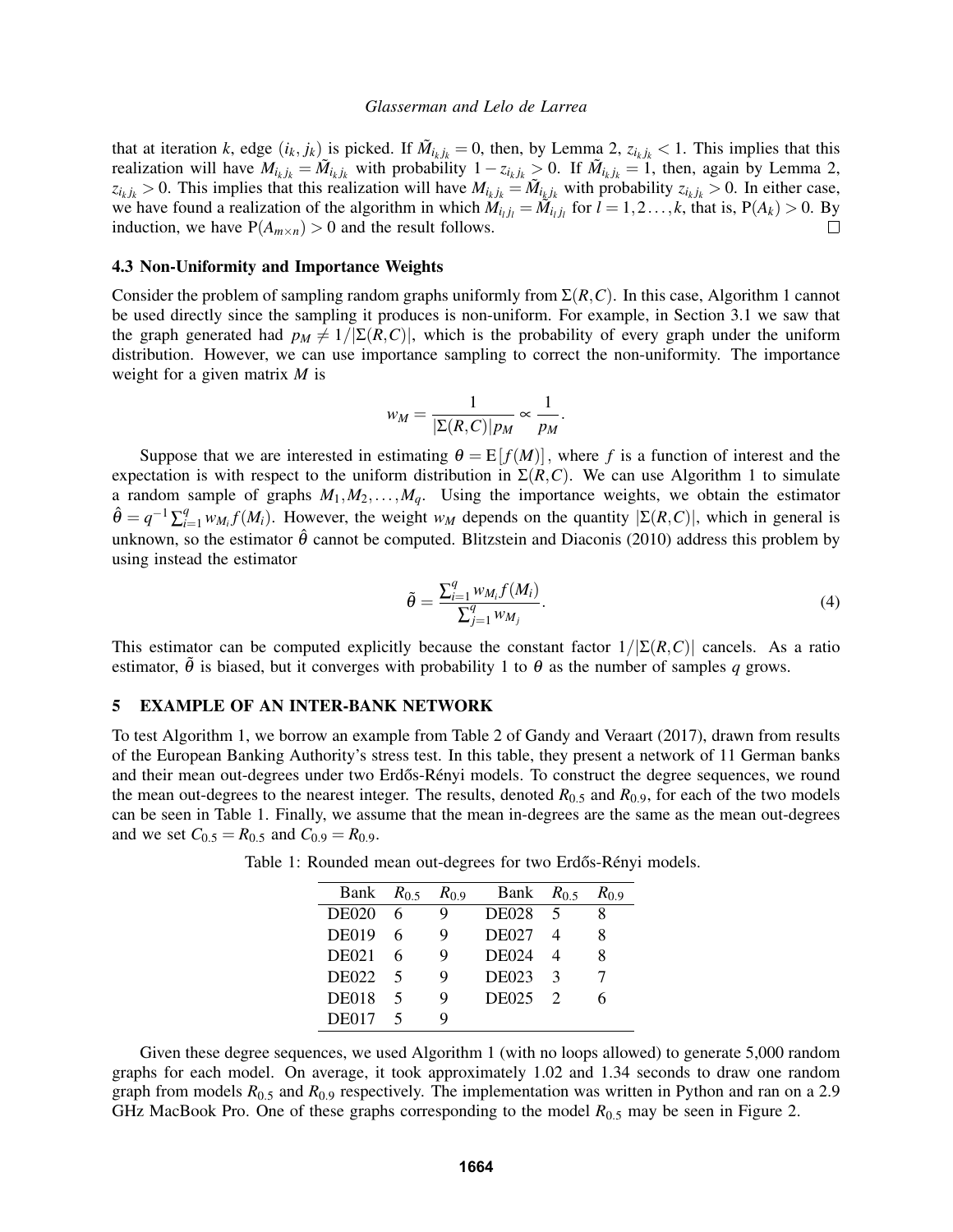

Figure 2: Random graph in  $\Sigma(R_{0.5},C_{0.5})$ .

We also computed the importance weights (up to a multiplicative constant) for these random samples. Figure 3 presents a histogram for the weights of model *R*0.<sup>5</sup> and model *R*0.9. In both cases, the distribution does not seem to be extremely skewed, meaning that there are no graphs with large weights that would dominate in importance sampling. This observation can be confirmed numerically by using the diagnostic proposed in Chatterjee and Diaconis (2018). We define  $\kappa_q = \max_{i=1,2,\dots,q} w_{M_i} / \sum_{i=1}^q w_{M_i}$ . The importance weights are considered to be well behaved if  $\kappa_q$  is smaller than a certain threshold, for instance 0.01. That is indeed the case in our example where  $\kappa_q = 0.00081$  for model  $R_{0.5}$  and  $\kappa_q = 0.00075$  for model  $R_{0.9}$ .



Figure 3: Histograms of weights for model *R*0.<sup>5</sup> (left) and model *R*0.<sup>9</sup> (right).

As discussed in Glasserman and Young (2016), given a random instance of an inter-bank network, one can evaluate various measures of systemic risk and then average over multiple draws. Taking a weighted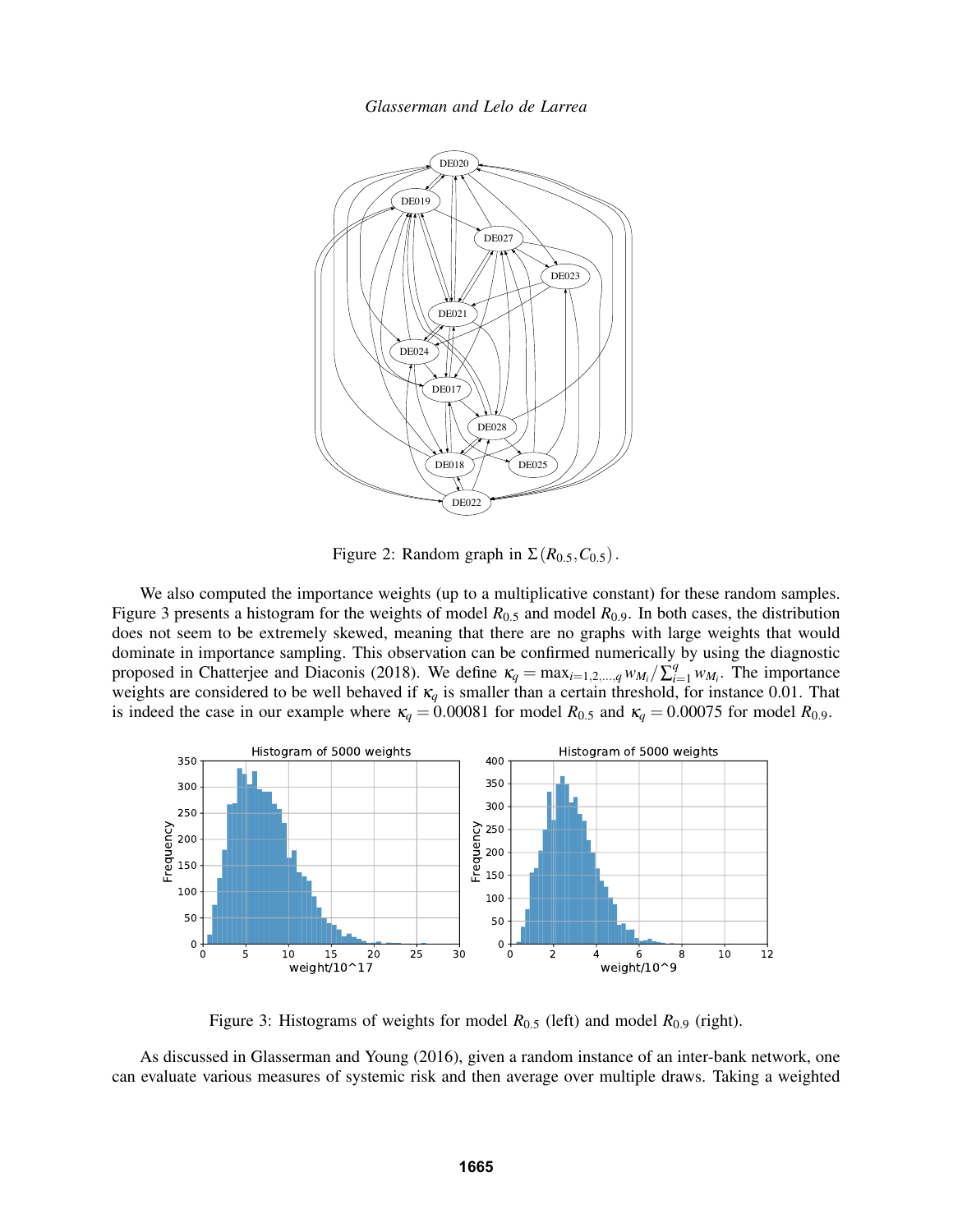average with the importance sampling weights *w<sup>M</sup>* approximates expectations over a uniform distribution of inter-bank networks that are compatible with the observed degrees.

For example, for bank  $i = 1, 2, ..., n$  consider the *clustering* measure  $f_i$  defined as

$$
f_i = \sum_{j=1}^n \sum_{k>j}^n \left( m_{ji} m_{ki} \sum_{l \neq i}^n m_{jl} m_{kl} \right).
$$

Recall that  $m_{ij} = 1$  if bank *i* has a financial obligation with bank *j* and  $m_{ij} = 0$  otherwise. Then  $f_i$  counts, for each pair of banks that owe money to bank *i*, how many other banks they both owe money to. Intuitively, a high value of *f<sup>i</sup>* would indicate that the joint failure of banks owing money to bank *i* would have a worse impact on the entire inter-bank network. We estimated *f<sup>i</sup>* using the importance sampling estimator in Equation 4. The results in Table 2 provide measures of the centrality of the banks estimated from their in-degrees.

Table 2: Estimation of *f<sup>i</sup>* using importance sampling.

| Bank $R_{0.5}$ |       |              | $R_{0.9}$ Bank $R_{0.5}$ |      | $R_0$ 9 |
|----------------|-------|--------------|--------------------------|------|---------|
| <b>DE020</b>   |       |              | 20.67 186.44 DE028 15.48 |      | 153.01  |
| <b>DE019</b>   | 20.75 | 186.46       | DE027 15.41              |      | 152.91  |
| <b>DE021</b>   | 20.76 | 186.39 DE024 |                          | 9.85 | 153.17  |
| <b>DE022</b>   | 15.48 | 186.14 DE023 |                          | 4.99 | 118.52  |
| <b>DE018</b>   | 15.45 |              | 186.39 DE025 1.61        |      | 85.45   |
| <b>DE017</b>   | 15.36 | 186.45       |                          |      |         |

# 6 ONGOING WORK

In current work, we are investigating enhancements to Algorithm 1, including the following:

- 1. *Quick update of the maximum entropy matrix Z.* The computation of line 16 is the most computationally expensive operation of the algorithm, since it involves solving the convex optimization problem of Equation 3. Therefore, finding a way to quickly update *Z* (even approximately) using its value in the previous iteration could potentially lead to a considerable speed-up in runtime.
- 2. *Order in which the edges are visited.* Our current implementation of Algorithm 1 visits the edges in a deterministic order. However, it is possible to consider adapted random orders, probably depending on the current value of *Z*. The order could affect the distribution of the importance weights. It could also lead to a speed-up in runtime if it reaches a *Z* with 0–1 entries in an earlier stage of the algorithm, such as we saw in Section 3.1.

# 7 CONCLUSION

We have presented an algorithm to generate random bipartite or directed graphs with a determined degree sequence. The algorithm relies mainly on the sequential computation of the maximum entropy matrix. The entries of this matrix determine the individual edge probabilities that the algorithm uses. We proved that the algorithm always finishes and that the output is indeed a graph with the desired degree sequences. We also proved that, given a degree sequence, every graph that satisfies is generated by our algorithm with positive probability. Although our procedure does not simulate graphs uniformly, we can use importance sampling weights to compute expectations under the uniform distribution. The application to an inter-bank network produced weights with a reasonable distribution, that is, not extremely skewed. Developing an update rule for the maximum entropy matrix and exploring adaptive orders in which the algorithm visits the edges could lead to potential speed-ups.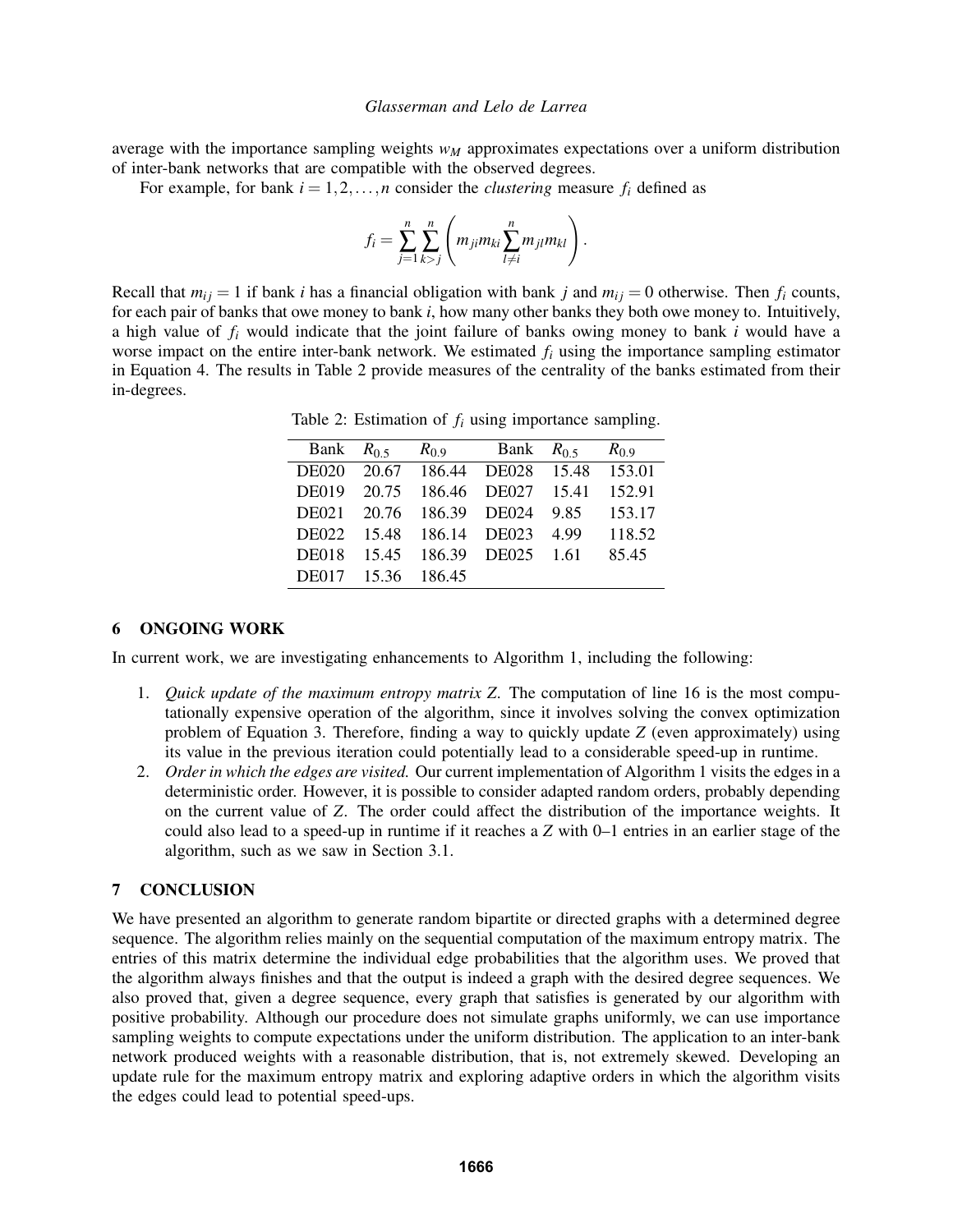# A PROOF OF LEMMA 1

Before proving this lemma, we recall the concept of *total unimodularity*.

Definition 3 An integer matrix *A* is said to be totally unimodular (TUM) if every square submatrix of *A* has determinant equal to 0, 1 or  $-1$ .

We also recall the definition of the well-known *transportation polytope*, which we denote  $\mathcal{T}(R,C)$ .

**Definition 4**  $\mathscr{T}(R,C)$  is the set of all  $m \times n$  matrices  $X = (x_{ij})$  such that  $\sum_{j=1}^{n} x_{ij} = r_i$  for all  $i, \sum_{i=1}^{m} x_{ij} = c_j$ for all *j*, and  $x_{ij} \geq 0$  for all *i* and *j*.

With these definitions in hand, we proceed to prove the lemma.

*Proof.* Suppose that *X* is not a vertex of  $\mathcal{P}(R,C;W)$ . Then, it can be written as a convex combination of two different elements of  $\mathcal{P}(R,C;W)$ . This implies that there is an  $x_{ij} \in (0,1)$ , which means that *X* cannot be in  $\Sigma(R, C; W)$ . This proves that  $\Sigma(R, C; W)$  is a subset of the vertices of  $\mathcal{P}(R, C; W)$ . To establish the other inclusion, observe that the polytope  $\mathcal{P}(R,C;W)$  is simply the transportation polytope  $\mathcal{P}(R,C)$ with the additional constraints  $x_{ij} \leq 1$  for all *i* and *j*, and  $x_{ij} = 0$  whenever  $w_{ij} = 0$ . Let *A* be the constraint matrix associated with  $\mathcal{T}(R, C)$ . By adding a slack variable  $y_{ij}$  for each  $(i, j)$  where  $w_{ij} = 1$  we can rewrite  $\mathcal{P}(R, C; W)$  as the set of vectors *z* such that  $z \ge 0$  and  $Bz = d$ , where

$$
B = \begin{pmatrix} \tilde{A} & 0 \\ I & I \end{pmatrix}, \quad z = \begin{pmatrix} x \\ y \end{pmatrix}, \quad d = \begin{pmatrix} \tilde{d} \\ 1 \end{pmatrix}, \quad \tilde{d} = \begin{pmatrix} R^{\top} \\ C^{\top} \end{pmatrix},
$$

and  $\overline{A}$  consists of the columns of  $\overline{A}$  corresponding to the  $(i, j)$  such that  $w_{ij} = 1$ . It follows from Theorem 13.3 of Papadimitriou and Steiglitz (1998) that  $\vec{A}$  is TUM and therefore, it is not hard to see (for instance by induction) that *B* is also TUM. Finally, by Theorem 13.1 of Papadimitriou and Steiglitz (1998) we conclude that  $\mathcal{P}(R, C; W)$  has integral vertices. In other words, the vertices of  $\mathcal{P}(R, C; W)$  are a subset of  $\Sigma(R, C; W)$ .  $\Box$ 

### B PROOF OF THEOREM 1

Before proving the theorem, we introduce some helpful notation. For an integer vector *x* we define  $x^{-i}$  as

$$
x_k^{-i} = \begin{cases} x_k, & k \neq i \\ x_i - 1, & k = i, \end{cases}
$$

and similarly for an integer matrix  $A = (a_{ij})$  we define  $A^{-ij} = (a_{kl}^{-ij})$  as

$$
a_{kl}^{-ij} = \begin{cases} a_{kl}, & (k,l) \neq (i,j) \\ a_{ij} - 1, & (k,l) = (i,j). \end{cases}
$$

The next lemma establishes a relationship between the maximum entropy matrix and the existence of 0–1 matrices in a reduced polytope.

**Lemma 3** Suppose  $\Sigma(R, C; W)$  is non-empty. Fix  $(i, j)$  such that  $w_{ij} = 1$ . Then

- (a) If  $z_{ij} < 1$  then  $\Sigma(R, C; W^{-ij})$  is non-empty.
- (b) If  $z_{ij} > 0$  then  $\Sigma(R^{-i}, C^{-j}; W^{-ij})$  is non-empty.

*Proof.* Consider  $(i, j)$  such that  $w_{ij} = 1$ . Since  $Z \in \mathcal{P}(R, C; W)$ , by Corollary 1 we can write  $Z =$ ∑ *p*  $\sum_{k=1}^{p} \lambda_k M^k$ , with  $M^k \in \Sigma(R, C; W)$ . In particular  $z_{ij} = \sum_{k=1}^{p} p_k$  $_{k=1}^p \lambda_k m_{ij}^k$ . If  $z_{ij} < 1$  then there exists *k* such that  $m_{ij}^k = 0$ . That is,  $M^k \in \Sigma(R, C; W^{-ij})$ . This proves (a). Similarly if  $z_{ij} > 0$  then there exists *k* such that  $m_{ij}^k = 1$ . That is,  $(M^k)^{-ij} \in \Sigma(R^{-i}, C^{-j}; W^{-ij})$ . This proves (b).  $\Box$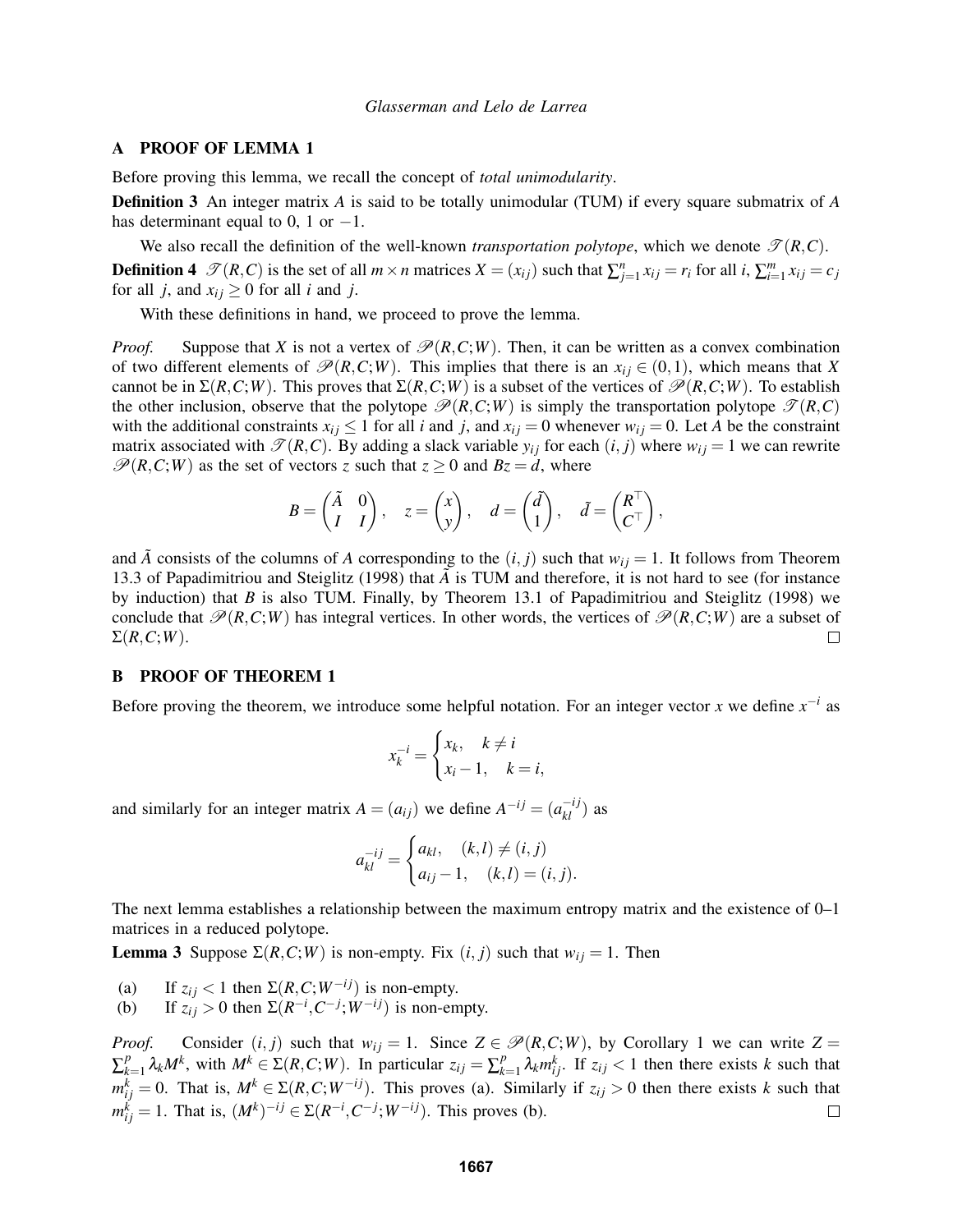The previous lemma is key to guarantee that line 16 of Algorithm 1 is always feasible. It tells us that if the maximum entropy probability  $z_{ij} > 0$  then, the algorithm can generate the corresponding edge with positive probability and the polytope with the reduced degree sequences will be feasible for the next step. The logic for when  $z_{ij}$  < 1 is analogous.

We can now proceed and prove the termination and correctness of Algorithm 1.

*Proof.* First, we prove that the algorithm runs to completion, that is, line 16 is always feasible. Since we assume that  $\Sigma(R, C)$  is non-empty, this implies that  $\mathcal{P}(R, C)$  is non-empty and thus the problem in Equation 1 is feasible. That is, we can initially compute  $Z(R, C, W)$ . Now, suppose that at any iteration of the algorithm we have that  $\mathcal{P}(\hat{R}, \hat{C}; W)$  is non-empty and that we have computed  $Z(\hat{R}, \hat{C}; W)$ . The algorithm then picks  $(i, j)$ . If  $z_{ij} = 0$ , then we set  $w_{ij} = 0$ . By Lemma 3,  $\Sigma(\hat{R}, \hat{C}, W^{-ij})$  is non-empty and we can compute  $Z(\hat{R}, \hat{C}; W^{-ij})$ . If  $z_{ij} = 1$ , then we set  $m_{ij} = 1$ ,  $w_{ij} = 0$  and reduce the degree sequences. Again, by Lemma 3,  $\Sigma(\hat{R}^{-i}, \hat{C}^{-j}, W^{-ij})$  is non-empty and we can compute  $Z(\hat{R}^{-i}, \hat{C}^{-j}; W^{-ij})$ . Finally, if  $0 < z_{ij} < 1$ , Lemma 3 guarantees that both Σ $(R^{-i}, \hat{C}^{-j}, W^{-ij})$  and Σ $(R, \hat{C}, W^{-ij})$  are non-empty and we can compute  $Z(\hat{R}^{-i}, \hat{C}^{-j}, W^{-ij})$  if  $m_{ij} = 1$  or  $Z(\hat{R}, \hat{C}, W^{-ij})$  otherwise. By induction, at the end of each step we have that  $\Sigma(\hat{R}, \hat{C}; W)$  is non-empty and we can proceed to the next step. Since the number of pairs  $(i, j)$  is finite, the algorithm terminates. Finally, we prove that the output  $M \in \Sigma(R, C)$ . To see this, observe that at each iteration of the algorithm we set  $w_{i,j} = 0$  and we update  $m_{ij} = 1$  if and only if we reduce the degree sequences. This means that at the end of each iteration we have that if  $X \in \mathcal{P}(\hat{R}, \hat{C}; W)$ , then  $M + X \in \mathcal{P}(R, C)$ . At the end of the algorithm, we have that  $W = 0$  and  $\mathcal{P}(\hat{R}, \hat{C}; W)$  is non-empty. In particular, it follows that  $\hat{R} = \hat{C} = 0$  and that  $X = 0$  is the only point in  $\mathscr{P}(\hat{R}, \hat{C}; W)$ . This implies that  $M \in \mathcal{P}(R, C)$  and, since  $m_{ij} \in \{0, 1\}$ , we conclude that  $M \in \Sigma(R, C)$ .  $\Box$ 

### C PROOF OF LEMMA 2

*Proof.* The if part is trivial since  $Z \in \mathcal{P}(R, C; W)$ . For the only if part, suppose that  $z_{ij} = \delta$  and that there exists *X* such that  $x_{ij} \neq \delta$ . Let  $\lambda \in (0,1)$  and consider  $Y = (1 - \lambda)Z + \lambda X = Z + \lambda(X - Z)$ . It is clear that  $Y \in \mathcal{P}(R, C; W)$ . We then have

$$
H(Y) - H(Z) = \sum_{kl} (h(y_{kl}) - h(z_{kl}))
$$
  
= 
$$
\sum_{kl:z_{kl} \in \{0,1\}} (h(y_{kl}) - h(z_{kl})) + \sum_{kl:0 < z_{kl} < 1} (h(y_{kl}) - h(z_{kl}))
$$
  

$$
\geq h(y_{ij}) - h(z_{ij}) + \sum_{kl:0 < z_{kl} < 1} (h(y_{kl}) - h(z_{kl}))
$$
  
= 
$$
h'(\xi_{ij}^{\lambda}) \lambda (x_{ij} - \delta) + \sum_{kl:0 < z_{kl} < 1} (h'(z_{kl}) \lambda (x_{ij} - z_{ij})) + o(\lambda),
$$

where the inequality is due to the fact that  $h(x) \ge 0$  if  $x \in [0,1]$  and  $h(x) = 0$  if  $x \in \{0,1\}$ , and  $\xi_{ij}^{\lambda}$  is a point between  $z_{ij}$  and  $y_{ij}$ . Since  $x_{ij} \neq z_{ij} = \delta$ , it follows that  $h'(\xi_{ij}^{\lambda})\lambda(x_{ij} - \delta) > 0$  for all  $\lambda \in (0,1)$ . Also, since  $Y \to Z$  as  $\lambda \to 0$ , we have  $h'(\xi_{ij}^{\lambda})\lambda \to 0$  as  $\lambda \to 0$ . Finally, observe that  $|h'(\xi_{ij}^{\lambda})| \to \infty$  as  $\lambda \to 0$ . With these observations, we conclude that

$$
H(Y) - H(Z) \ge f(\lambda) + o(f(\lambda)),
$$

with  $f(\lambda) > 0$  for all  $\lambda \in (0,1)$  and  $f(\lambda) \to 0$  as  $\lambda \to 0$ . This means that there exists  $\lambda > 0$  such that  $H(Y) > H(Z)$  which contradicts the fact that *Z* is optimal for the problem in Equation 1. Therefore, we must have  $x_{ij} = \delta$  for all *X* in  $\mathcal{P}(R, C; W)$ .  $\Box$